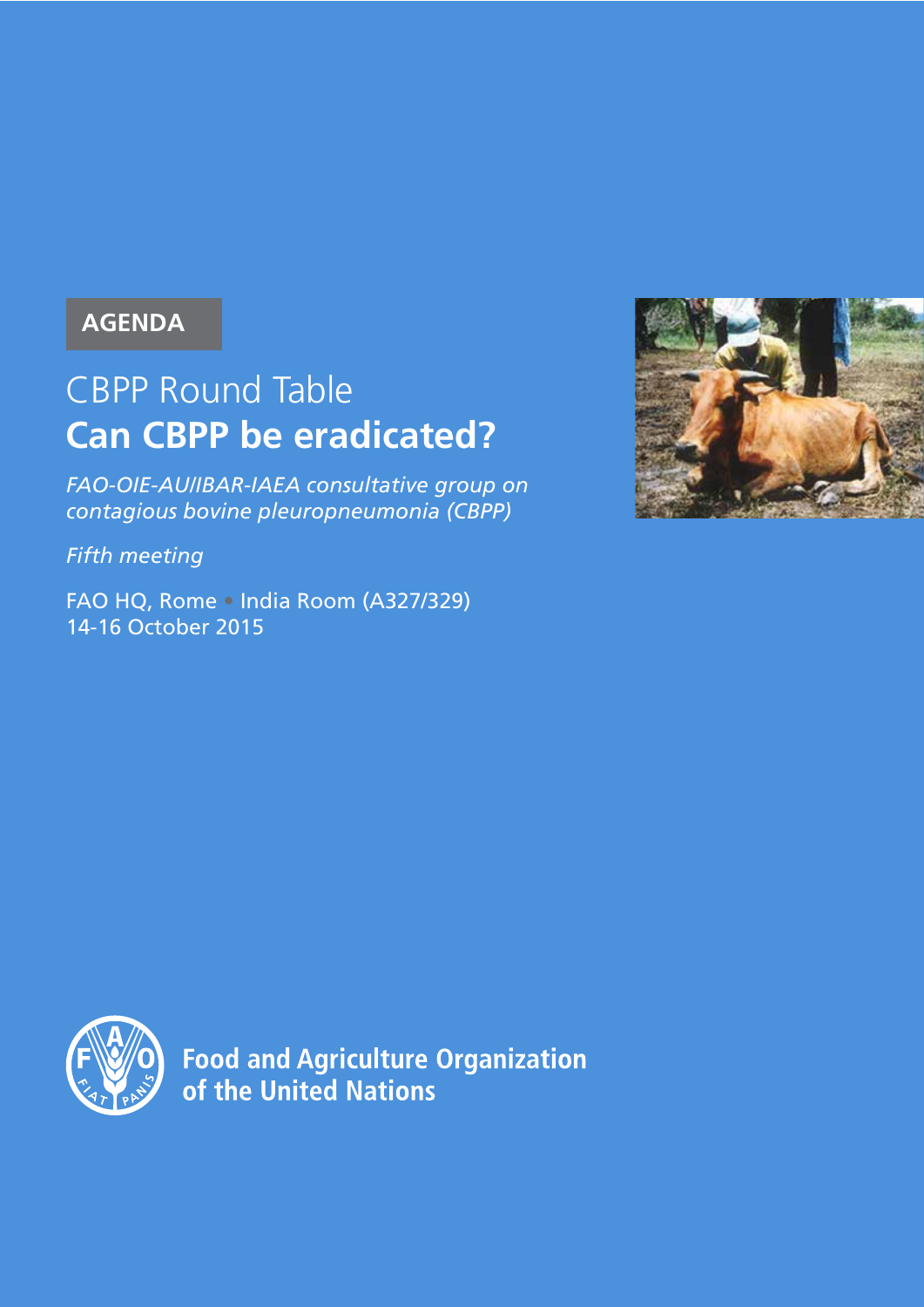| 14 October  | Wednesday                                                                                                                                                                                                             |                                                                   |
|-------------|-----------------------------------------------------------------------------------------------------------------------------------------------------------------------------------------------------------------------|-------------------------------------------------------------------|
| 08:30-09:00 | <b>Registration</b>                                                                                                                                                                                                   |                                                                   |
|             | <b>OPENING</b>                                                                                                                                                                                                        |                                                                   |
| 09:00-10:00 | <b>Welcome Address:</b><br>• Chief Veterinary Officer<br>• Director, Animal Production and Health Division<br>• Introduction to the meeting objectives and<br>expected outcomes<br>• Introduction of the participants | Juan Lubroth (FAO)<br>Berhe G. Tekola (FAO)<br>Eran Raizman (FAO) |
| 10:00-10:30 | <b>Group photograph and coffee break</b>                                                                                                                                                                              |                                                                   |
|             | <b>SESSION I: UPDATE ON THE DISEASE SITUATION</b>                                                                                                                                                                     |                                                                   |
|             | Chair: William Amanfu                                                                                                                                                                                                 |                                                                   |
| 10:30-12:00 | A global view on CBPP expansion in Africa<br>over the past 20 years                                                                                                                                                   | François Thiaucourt<br>(Cirad, France)                            |
|             | The situation of CBPP in Africa and<br>initiatives supported by AU-IBAR                                                                                                                                               | Ibrahim Gashash (AU-IBAR)                                         |
|             | CBPP: the worldwide situation, the OIE official<br>country status and control programmes                                                                                                                              | Joseph Domenech (OIE)                                             |
|             | <b>Discussion</b>                                                                                                                                                                                                     |                                                                   |
| 12:00-13:00 | <b>Lunch break</b>                                                                                                                                                                                                    |                                                                   |
|             | <b>SESSION II: PREVENTION AND CONTROL OF CBPP</b>                                                                                                                                                                     |                                                                   |
| 13:00-15:00 | Senegal: CBPP situation in Senegal                                                                                                                                                                                    | Mbargou Lo (DSV, Senegal)                                         |
|             | Zambia: CBPP situation and control in Zambia<br>and steps towards eradication                                                                                                                                         | Yona Sinkala (DVS, Zambia)                                        |
|             | Kenya: CBPP situation in Kenya                                                                                                                                                                                        | Salome Wanyoike                                                   |
|             | <b>Discussion</b>                                                                                                                                                                                                     | (Deputy DVS, Kenya)                                               |
| 15:00-15:30 | <b>Coffee break</b>                                                                                                                                                                                                   |                                                                   |
|             | <b>SESSION II (cont.)</b>                                                                                                                                                                                             |                                                                   |
| 15:30-17:00 | The main constraints for efficient CBPP<br>control strategies to be successful                                                                                                                                        | François Thiaucourt<br>(Cirad, France)                            |
|             | Elements of a progressive approach for CBPP control                                                                                                                                                                   | Ahmed El Idrissi (FAO)                                            |
|             | The predicted impact of CBPP control strategies<br>Discussion                                                                                                                                                         | Jeff Mariner (Tufts University, USA)                              |

**CERTIFICATE**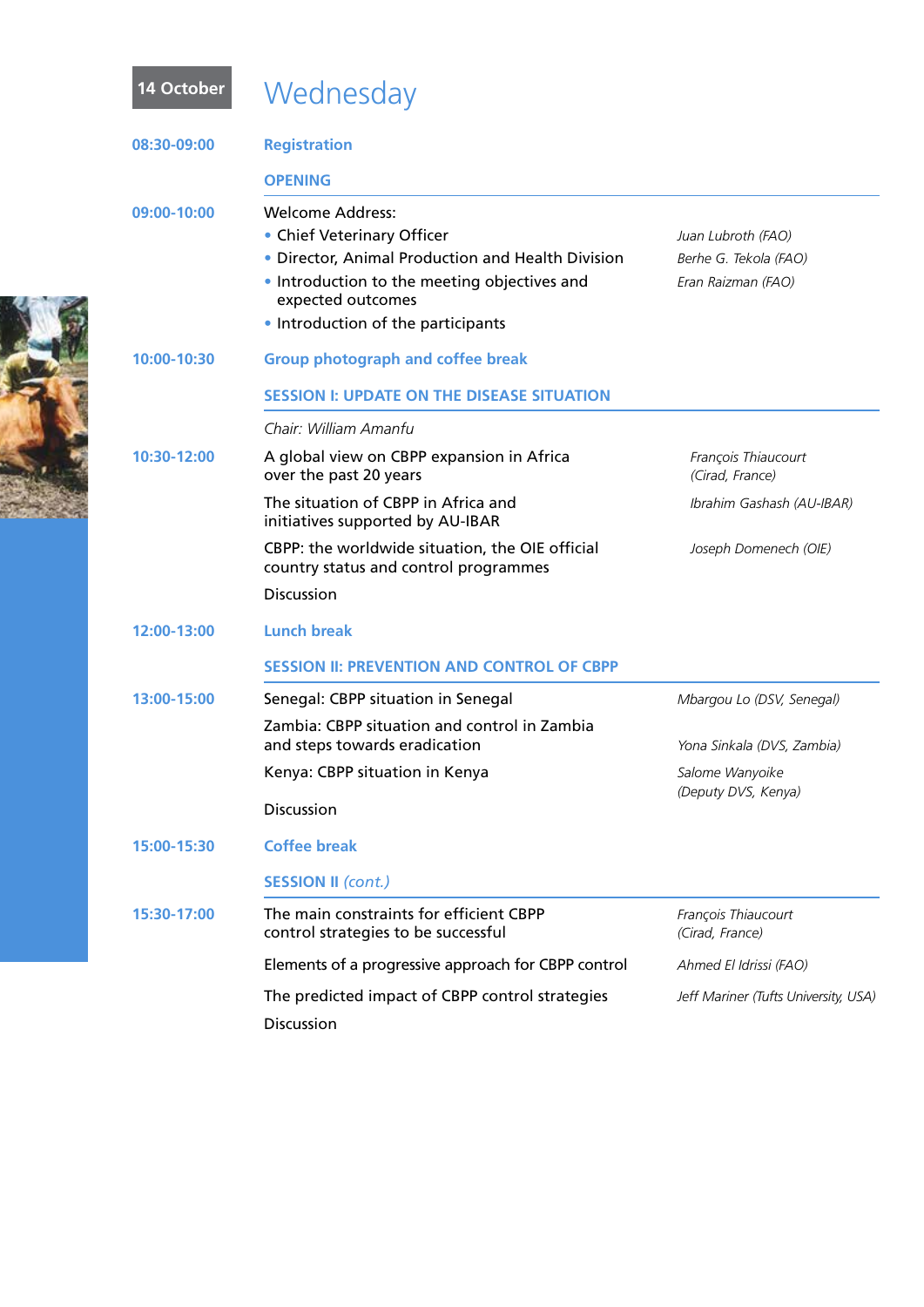## **15 October** Thursday

## **Session III: Update on CBPP Diagnostics and Surveillance**

| Chair: Mark Rweyemamu                                                                                                                         |                                                 |
|-----------------------------------------------------------------------------------------------------------------------------------------------|-------------------------------------------------|
| Serology diagnostic testing sensitivity and<br>specificity based on vaccine trials and field cases                                            | Roger Ayling (AHVLA, UK)                        |
| Development of a novel cocktail ELISA and lateral<br>flow assay for contagious bovine pleuropneumonia                                         | J. Jores (ILRI, Nairobi)                        |
| Tools for vaccination campaign seromonitoring:<br>two years studies to monitor antibodies level by c-ELISA                                    | Mamadou Niang (LCV, Mali)                       |
| Mathematical modelling of the transmission dynamics<br>of CBPP reveals minimal target profiles for improved<br>vaccines and diagnostic assays | Jeff Mariner (Tufts University, USA)            |
| Discussion                                                                                                                                    |                                                 |
| <b>Coffee break</b>                                                                                                                           |                                                 |
| <b>SESSION IV: UPDATE ON CBPP VACCINES DEVELOPMENT</b>                                                                                        |                                                 |
| Previous vaccine trials: more questions than answers                                                                                          | Roger Ayling (AHVLA, UK)                        |
| ILRI research activities towards the development<br>of better vaccines for CBPP                                                               | J. Jores (ILRI, Nairobi)                        |
| Developing of a subunit vaccine<br>for CBPP in Africa                                                                                         | J. Perez-Casal<br>(VIDO-InterVac, Canada)       |
| M. mycoides subsp. mycoides surface antigens<br>and immune deficiency in vaccinated animals                                                   | Joachim Frey (Universität<br>Bern, Switzerland) |
| CBPP vaccination in combination with a pox vaccine;<br>additional immune stimulation due to viral adjuvants                                   | Hermann Unger<br>(Joint FAO/IAEA Division)      |
| CBPP vaccine quality control (QC)                                                                                                             | Nick Nwankpa<br>(AU-PANVAC)                     |
| <b>Discussion</b>                                                                                                                             |                                                 |
| <b>Lunch break</b>                                                                                                                            |                                                 |
| <b>SESSION V: UPDATE ON VACCINES DEVELOPMENT</b>                                                                                              |                                                 |
| The use of antibiotics in the control<br>of CBPP: an update                                                                                   | William Amanfu (FAO Consultant)                 |
| The results of some experimental studies of<br>the effect of tetracycline in formation of sequestra                                           | Mamadou Niang (LCV, Mali)                       |
| Discussion                                                                                                                                    |                                                 |
| <b>Lunch break</b>                                                                                                                            |                                                 |
| <b>ROUND TABLE DISCUSSION: TECHNICAL ELEMENTS OF</b><br><b>CBPP PREVENTION AND CONTROL</b>                                                    |                                                 |
| Surveillance and diagnostics                                                                                                                  |                                                 |
| <b>Vaccines vs Antibiotics</b>                                                                                                                |                                                 |
|                                                                                                                                               |                                                 |